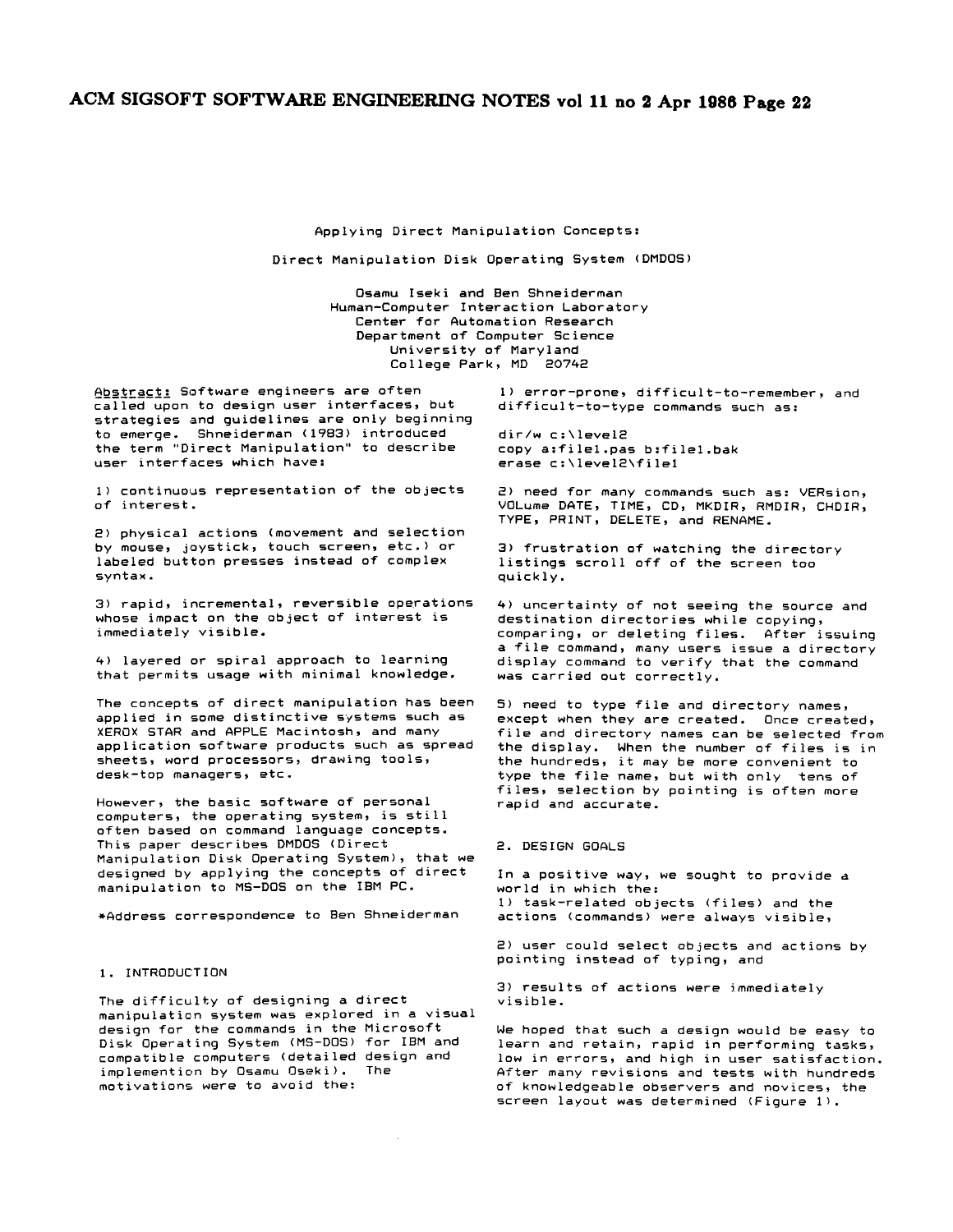3. SCREEN ORGANIZATION

The largest parts of the screen are the right and the left drive information areas. Each area has the:

I) drive name (A, B or C).

2) volume name of the disk.

3) [SUB-DIR/FILE], the toggle switch for changing the listing from/to file names or subdirectory names.

4) [SORT] switch which allows users to set the sort condition of the file listing: sort by file name, extension, size, or date.

5) [WIDE/FULL], toggle switch for changing the format of the file listing from a single to a double column listing.

6) Current directory name.

7) The listing of file names or subdirectory names in the current directory. Each listing has a maximum of twenty file names or ten subdirectory names.

8> Icons for scrolling up and down the listing. The short arrows serve for l-line scrolling and the long arrows for 5-line.

These two large areas are independent from each other.

Below these drive information areas, there are command areas, which are categorized into four groups.

1) Commands requiring 2 arguments: COPY, COMPare, EXECute.

2) Commands requiring I argument: ERASE, VIEW, PRINT, KEY-IN, and FORMAT.

3) Definable personal commands (space is provided for only five).

4) Special commands: MACRO, HELP, and EXIT.

| <b>Drive Information Areas</b>                                              |                                                                                                                                                     |                                                                                                                   |              |                                                                                              |                                                                                                                                      |                                                    |                                                                                  |                                                                                                                                                | [Date]                                                                                                                          | [Time]                                                                                        |                                                                                                                                                                   |                                                                           |
|-----------------------------------------------------------------------------|-----------------------------------------------------------------------------------------------------------------------------------------------------|-------------------------------------------------------------------------------------------------------------------|--------------|----------------------------------------------------------------------------------------------|--------------------------------------------------------------------------------------------------------------------------------------|----------------------------------------------------|----------------------------------------------------------------------------------|------------------------------------------------------------------------------------------------------------------------------------------------|---------------------------------------------------------------------------------------------------------------------------------|-----------------------------------------------------------------------------------------------|-------------------------------------------------------------------------------------------------------------------------------------------------------------------|---------------------------------------------------------------------------|
| DOS 2.10                                                                    |                                                                                                                                                     |                                                                                                                   |              |                                                                                              |                                                                                                                                      |                                                    |                                                                                  |                                                                                                                                                |                                                                                                                                 | 06-05-1985                                                                                    |                                                                                                                                                                   | 12:15.30                                                                  |
| <b>DRIVE A</b>                                                              | volume name                                                                                                                                         |                                                                                                                   | SUB-DIR      | SORT                                                                                         | <b>WIDE</b>                                                                                                                          |                                                    | <b>DRIVE B</b>                                                                   | work disk                                                                                                                                      |                                                                                                                                 | <b>SUB-DIR</b>                                                                                | SORT                                                                                                                                                              | <b>FULL</b>                                                               |
| $DIR: \mathcal{N}$<br>DIR: \BIN\                                            |                                                                                                                                                     |                                                                                                                   |              |                                                                                              |                                                                                                                                      |                                                    |                                                                                  |                                                                                                                                                |                                                                                                                                 |                                                                                               |                                                                                                                                                                   |                                                                           |
|                                                                             | 1> DMDOSSUB BAT<br>2> DMDOS<br>$3 > DM$ DOS<br>4> DM DOS<br>5> DM DOS<br>6>DM DOS<br>7> DM DOS<br>8>DM DOS<br>9> DMINTR<br>10> DMHELP<br>11 File(s) | <b>BAT</b><br><b>BAN</b><br>PRM<br><b>TBL</b><br><b>MSG</b><br><b>COM</b><br>000<br><b>TXT</b><br><b>TXT</b><br>1 | 162816       | 52<br>99<br>975<br>1620<br>5504<br>15542<br>65024<br>42240<br>7552<br>13696<br>free<br>bytes | 05-21-85<br>05-21-85<br>05-21-85<br>05-21-85<br>$05 - 21 - 85$<br>05-21-85<br>05-21-85<br>05-21-85<br>05-21-85<br>05-21-85-<br>-more |                                                    | 1><br>3><br>5><br>7><br>9><br>11><br>13><br>15 <sub>2</sub><br>17 ><br>19 ><br>ſ | <b>JUDD</b><br>PRINT<br><b>ASSIGN</b><br><b>GRAPHICS</b><br>EXE2BIN<br><b>DEBUG</b><br>PROGFILT<br><b>BUF128</b><br>DBASE<br>123<br>36 File(s) | <b>BAT</b><br><b>COM</b><br><b>COM</b><br>COM<br>EXE<br><b>COM</b><br><b>EXE</b><br><b>EXE</b><br><b>BAT</b><br><b>BAT</b><br>ł | 2><br>4><br>6><br>$8\geq$<br>10 ><br>12 ><br>14 ><br>16 ><br>18 <sub>2</sub><br>20 ><br>80896 | <b>TEXTFILT</b><br><b>RECOVER</b><br><b>TREE</b><br><b>FIND</b><br>LINK<br><b>BACK</b><br><b>BASICA</b><br>ю<br>123TUTO<br><b>FDISK</b><br>-more<br>free<br>bytes | EXE<br>COM<br>COM<br>EXE<br>EXE<br><b>BAT</b><br>COM<br>COM<br>BAT<br>COM |
| COPY                                                                        | COMP                                                                                                                                                | <b>EXEC</b>                                                                                                       | <b>ERASE</b> | <b>VIEW</b>                                                                                  | PRINT                                                                                                                                | <b>KEY-IN</b>                                      |                                                                                  | <b>FORMAT</b>                                                                                                                                  |                                                                                                                                 |                                                                                               |                                                                                                                                                                   |                                                                           |
| Prompt and Error Message Area                                               |                                                                                                                                                     |                                                                                                                   |              |                                                                                              |                                                                                                                                      |                                                    |                                                                                  |                                                                                                                                                |                                                                                                                                 | <b>MACRO</b>                                                                                  | <b>HELP</b>                                                                                                                                                       | <b>EXIT</b>                                                               |
| Commands<br>Commands<br>requiring<br>requiring<br>2 arguments<br>1 argument |                                                                                                                                                     |                                                                                                                   |              |                                                                                              |                                                                                                                                      | Personal<br><b>Special</b><br>Commands<br>Commands |                                                                                  |                                                                                                                                                |                                                                                                                                 |                                                                                               |                                                                                                                                                                   |                                                                           |

Fig.1 DMDOS Screen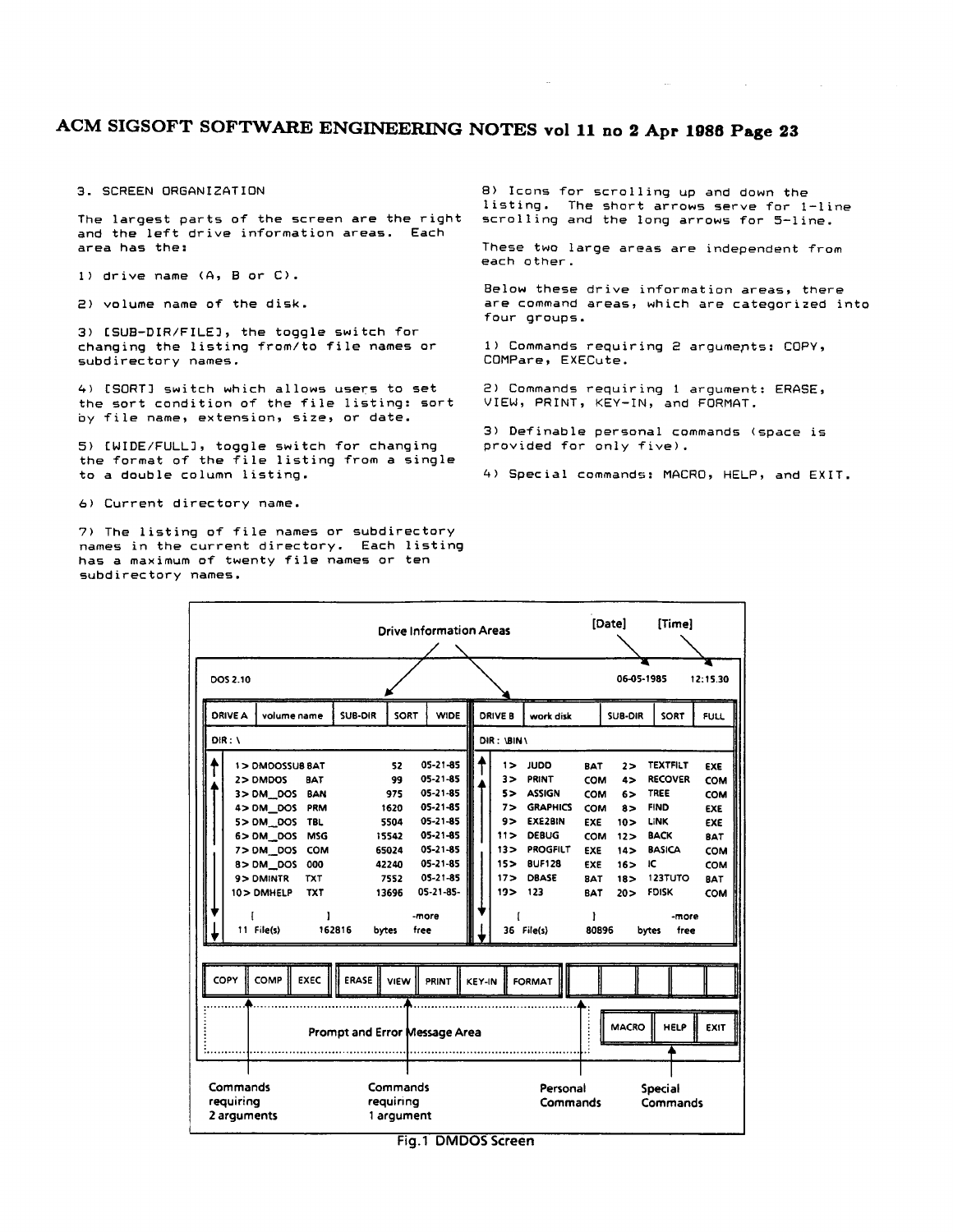The screen format contains most items users need and it remains visible unless a program file is executed or the contents of a file is seen by using the [VIEW] command. Therefore, users may have less anxiety about the correct execution of a command than working'in a line-by-line mode.

Ten screens of online help are available to briefly describe the screen layout and the commands.

4. FUNCTIONS

DMDOS functions are categorized into seven groups:

I) Functions automatically executed. For example, the directory listing is always displayed on the screen. This eliminates the need for the DIR command.

2) Functions executed by single object or switch selection. Selecting an object causes some functions.

3) Functions executed by overtyping the selected object. These are mainly for renaming files and changing the date or time.

| <b>DMDOS</b><br>command category              | <b>Functions</b>                                                                                                                                                           | PC-DOS<br>commands                                                                                                                         |
|-----------------------------------------------|----------------------------------------------------------------------------------------------------------------------------------------------------------------------------|--------------------------------------------------------------------------------------------------------------------------------------------|
| <b>Automatically Executed</b>                 | *directory listing with sort<br>*display DOS version<br>*display volume name                                                                                               | DIR and SORT<br><b>VERsion</b><br><b>VOLume</b>                                                                                            |
| <b>Executed by Single</b><br>Selection        | *display current date and time                                                                                                                                             | DATE and TIME<br>(display)                                                                                                                 |
| <b>Executed by Overtyping</b><br>the Object   | *rename a file<br>*make a subdirectory<br>*change current directory<br>*set date and time                                                                                  | <b>RENAME</b><br><b>MKDIR</b><br><b>CHDIR</b><br><b>DATE and TIME</b><br>(set)                                                             |
| <b>Executed by Command</b><br>with 1-arqument | *[ERASE]: erase file or subdirectory<br>*[VIEW]: display contents of file<br>*[PRINT]:print out contents of file<br>*[FORMAT]: format a disk<br>*[KEY-IN]:make a text file | <b>ERASE and RMDIR</b><br><b>TYPE</b><br>PRINT<br><b>FORMAT</b><br><b>COPY-CON</b>                                                         |
| <b>Executed by Command</b><br>with 2-argument | *[COPY]:copy file<br>*[COMP]:compare files<br>*[EXEC]:execute file                                                                                                         | <b>COPY</b><br><b>COMP</b><br>(type filename)                                                                                              |
| <b>Executed by Special</b><br>Command         | *[HELP]: display brief manual<br>*[MACRO]: define personal<br>command<br>*[EXIT]: exit to PC-DOS                                                                           |                                                                                                                                            |
| not implemented in<br><b>DMDOS</b>            |                                                                                                                                                                            | (Batch command),<br>BREAK, PATH,<br>VERIFY, ASSIGN,<br><b>BACKUP, CHKDISK,</b><br><b>GRAPHICS, MODE</b><br>RECOVER,<br><b>RESTORE, SYS</b> |

**Table 1. Functions of DIVIDOS**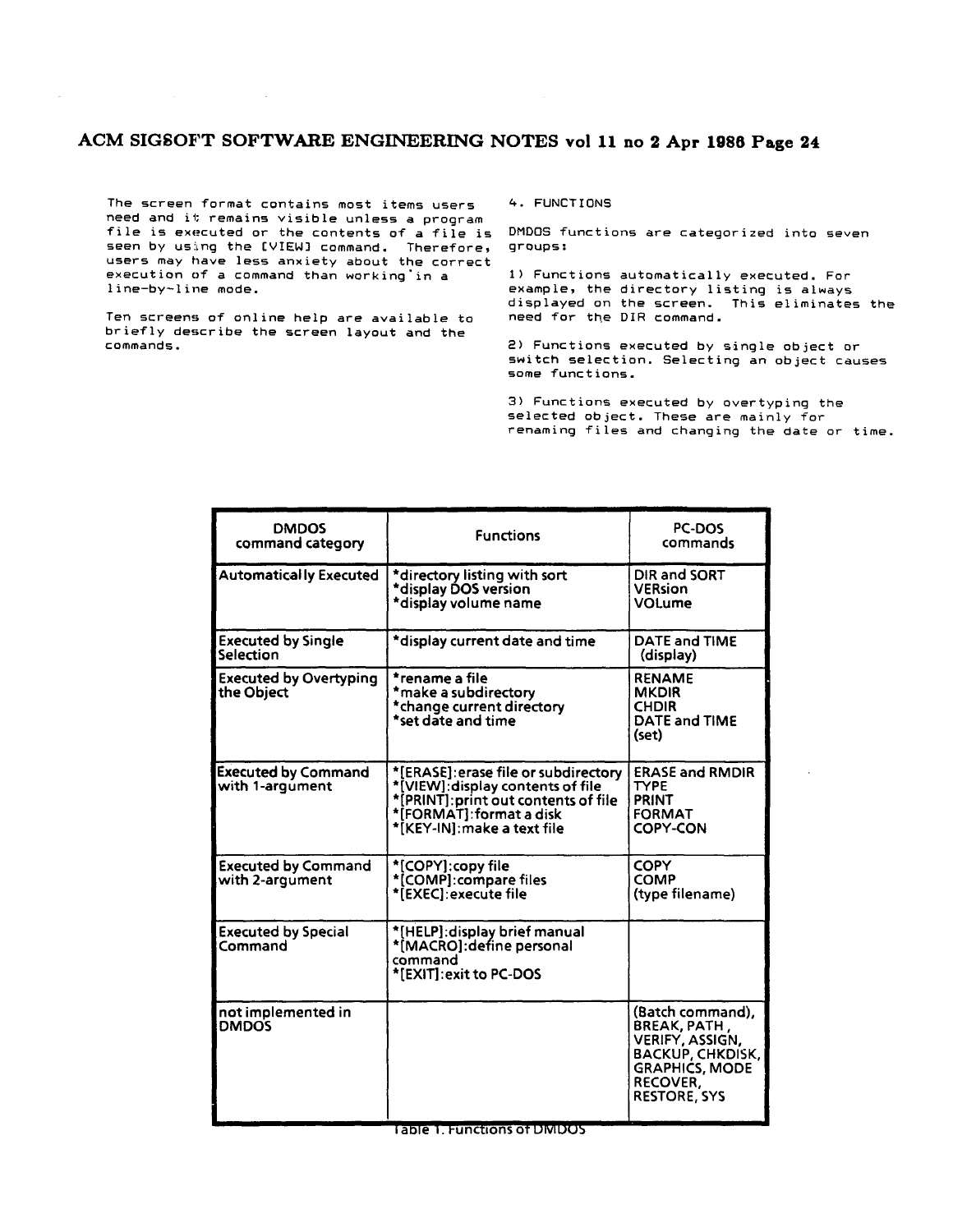4) Functions executed by commands with one argument. These commands need only a source object.

5) Functions executed by commands with two arguments. These commands need source and destination objects.

6) Functions executed by personal commands. These commands can be defined by the user and<br>include a sequence of operations.

7> Functions executed by special commands.

Table 1 shows functions in each categories. These are described with the equivalent MS-DOS commands for comparison. Since we tried to reduce the number of commands to the minimum, some MS-DOS functions used infrequently have not been implemented. The most important commands not implemented are batch processing commands which allow users to make their own command sequences in an executable batch file. However, DMDOS has a special command [MACRO] to make user definable commands. This feature will be discussed later.

### 5. OPERATIONAL PRINCIPLES

Operation in DMDOS is mainly based on movement of the cursor and selection of an object or a command of interest. Cursor movement and selection can be done by using either keyboard or mouse.

Using a keyboard: Users can use four arrow keys to move the cursor. The cursor is moved from item to item instead of from character to character except if it is in a selected object. Selection is done by placing the cursor in the object of interest and pressing the RETURN key.

Using a mouse: The cursor moves character by character according to the mouse movement. Selection is made by pressing one mouse button. The keyboard can also be used at the same time.

The mouse is a more 'direct' tool than the keyboard to locate the cursor on the item of interest quickly. However, two sets of special keys may help users to move the cursor effectively by the key board. First, four corner keys adjacent to four arrow keys allow users to take a shortcut by jumping the cursor to the four corners of the screen. Second, the ten function keys (FI-FIO) are dedicated to moving the cursor onto the drive field or scrolling icons of each drive and making a selection.

The item visited by the cursor will be reverse-displayed partly or fully. Once the item is selected, it remains highlighted until it is unselected or a function is executed.

As a special case of selection,

multi-selection of a file name is permitted. The operation of multi-selection is to hold down the CTRL key while pressing the RETURN key when selecting file names. The maximum number of multi-selection files is ten. This function may be used for copying several files to another drive or erasing several files at one time. In MS-DOS, it is<br>necessary to use wild-card characters such as "\*" and "?" to indicate the multiple files. Though this mechanism is also allowed in DMDOS, multi-selection is sometimes an easier way to indicate a set of files.

The general principle of operation is to select an object first, called the source object. After that, overtyping or selecting a command is effective. Three typical operational sequences are:

#### i) Overtyping

- (1) Select an object of interest.
- (2) Overtype the new name.
- (3) Select the object again to install the new name.

#### ii) Command with one argument

- (I) Select an object of interest.
- (2) Select a command.
- (3) Users might be prompted by some messages. Answer these prompts, if any. Then the command will be executed.
- iii) Command with two arguments
	- (1) Select a source object.
	- (2> Select a command.
	- (3) Select a destination object.
	- (4) Users might be prompted by some messages. Answer these prompts, if any. Then the command will be executed.

This object-first strategy is different from the order of PC-DOS' command syntax. After executing a command function, the most recently selected object is still selected. Therefore, if users need to execute any other command on this object, they can simply select a new command just after the execution of the previous command.

#### 6. PROGRAMMING THE MACRO COMMAND

One of the major objectives of DMDOS development was to try to implement the programming capability based on direct manipulation, which we call the macro definition function. This function corresponds to the batch command in MS-DOS. A command defined by this function is called a personal command and can be regarded as a small program. To keep consistency, a personal command can be programmed by showing an example of a sequence of ordinary operations. Users can enter the